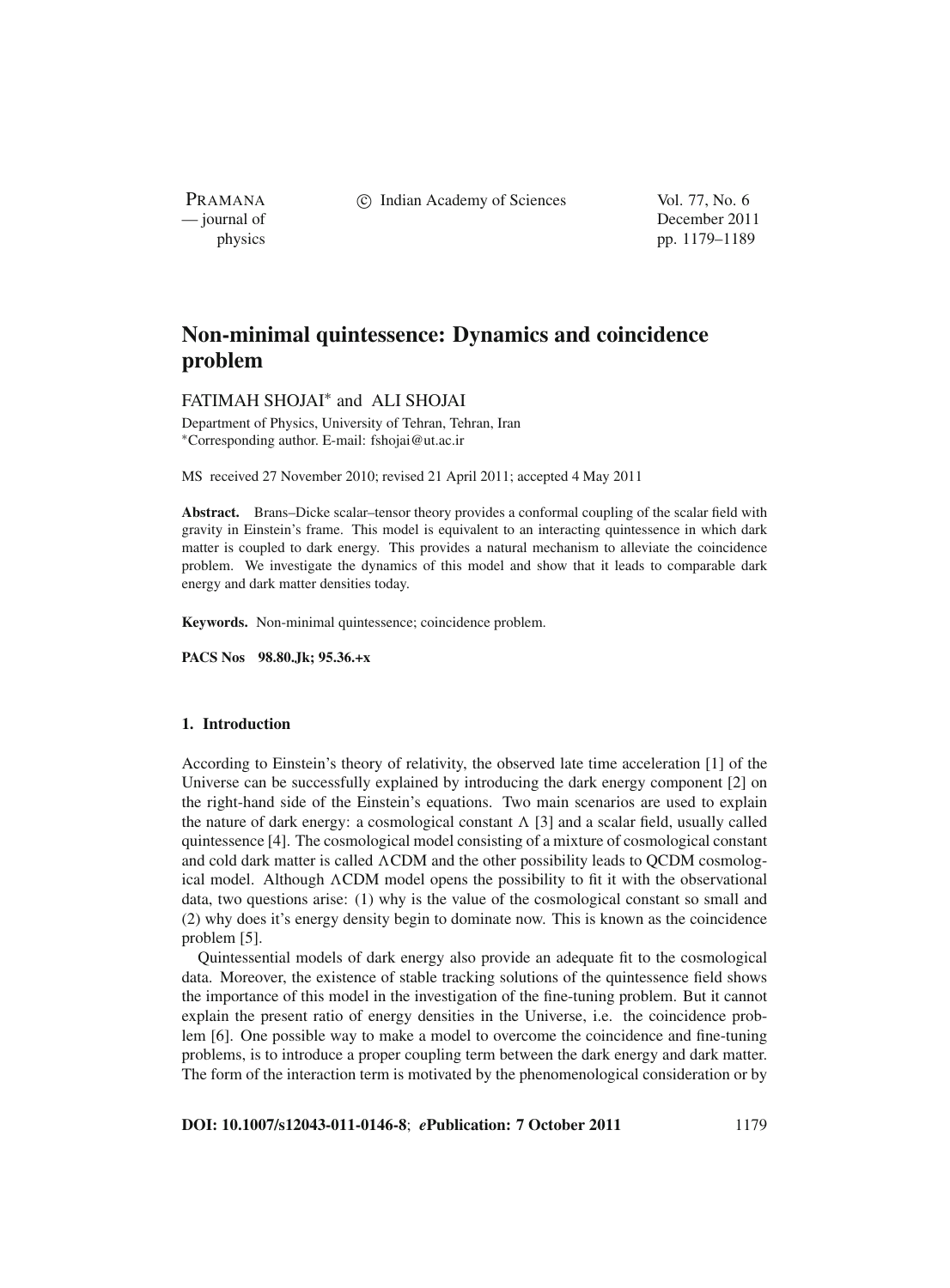requiring that the ratio of dark energy to dark matter densities,  $r = \rho_{\varphi}/\rho_c$ , be stable under perturbations [6,7].

Introducing the interaction in QCDM model, can lead to a finite *r* at present or can cause this ratio to vary slowly now, which is called soft coincidence [8]. Moreover, a smooth transition from matter-dominated Universe to the accelerated expanding Universe is required. Denoting the coupling term by  $Q$  in the conservation equations of the quintessence and cosmic dark fluid, one has

$$
\dot{\rho}_c + 3H\rho_c = Q,\tag{1}
$$

$$
\dot{\rho}_{\varphi} + 3H(1+\omega)\rho_{\varphi} = -Q,\tag{2}
$$

where  $\rho_c$ ,  $\rho_\varphi = \frac{1}{2}\dot{\varphi}^2 + V(\varphi)$  and  $p_\varphi = \frac{1}{2}\dot{\varphi}^2 - V(\varphi)$  are the energy density of cosmic dark fluid, the energy density and pressure density of the scalar field respectively.  $\omega = p_{\omega}/\rho_{\omega}$ is the equation of state parameter for the scalar field and a dot over any quantity denotes derivation with respect to the cosmic time.

A variety of interaction terms have been suggested in [6–20]. One of the most important ones is  $Q = \lambda_1 H \rho_c$  [8,10–12]. Inserting it into the above equations, together with the Friedmann equations, yields a monotonic decreasing function of the scale factor for*r* which changes slowly at the present time, i.e.  $\dot{r}/r|_{t_0} \ll H_0$  [10]. Furthermore, assuming an accelerated Universe and negative  $\dot{r}$ , together with satisfying the soft coincidence criterion, the functions  $H(a)$ ,  $V(\varphi)$  and the allowed range of  $\lambda_1$  are determined. The more general interaction term  $Q = \lambda_1 H \rho_c + \lambda_2 H \rho_\varphi$  is investigated in [9,10]. This yields the evolution from a stable value *r*<sup>+</sup> at early times to an unstable value *r*<sup>−</sup> at late times [10]. Also the constants  $\lambda_1$  and  $\lambda_2$  are constrained by the evolution of the background energy density.

It must be noted that the observational data are unable to discriminate between this interaction and the previous one. Also these two models are investigated in a more general manner in which the transfer rate of energy densities is determined by the properties of dark sector and in general is different from the expansion rate of the Universe [13].

In  $[12]$ , it is assumed that the scaling solutions (having a constant  $r$  at all times) exist for the generic form of a non-minimally scalar-field Lagrangian. This leads to the coupling  $Q = \beta \rho_c \dot{\varphi}$  in the Einstein's frame. It can be shown [15] that the proper sequence of cosmological epochs in the form of radiation-dominated,  $\varphi$ -matter-dominated and accelerated epoch is followed in this model. Also the cosmological consequences of this kind of coupling are studied in [14–17] assuming an exponential potential for the quintessence field.

The simplest model which can provide this particular interaction is a non-minimally coupled gravity in which the scalar field couples minimally to gravity but couples conformally to the matter fields [15,18]. This can be obtained from the following action [21]:

$$
S_E = \int d^4x \sqrt{-g} \left[ R - \frac{1}{2} (\nabla \varphi)^2 - V(\varphi) + \mathcal{L}_c (e^{-2\beta \varphi} g_{\mu\nu}) + \mathcal{L}_b (g_{\mu\nu}) \right].
$$
 (3)

It is obvious that this model is conformally related to a non-minimal gravity in the form of Brans–Dicke-type Lagrangian. The cosmological properties of this model is investigated in the literature. In [22] an observational analysis of non-minimally coupled theory and it's differences from general relativity is presented. Also the authors of [23] discuss the attractive aspect of non-minimal quintessence and show that after the tracking era, the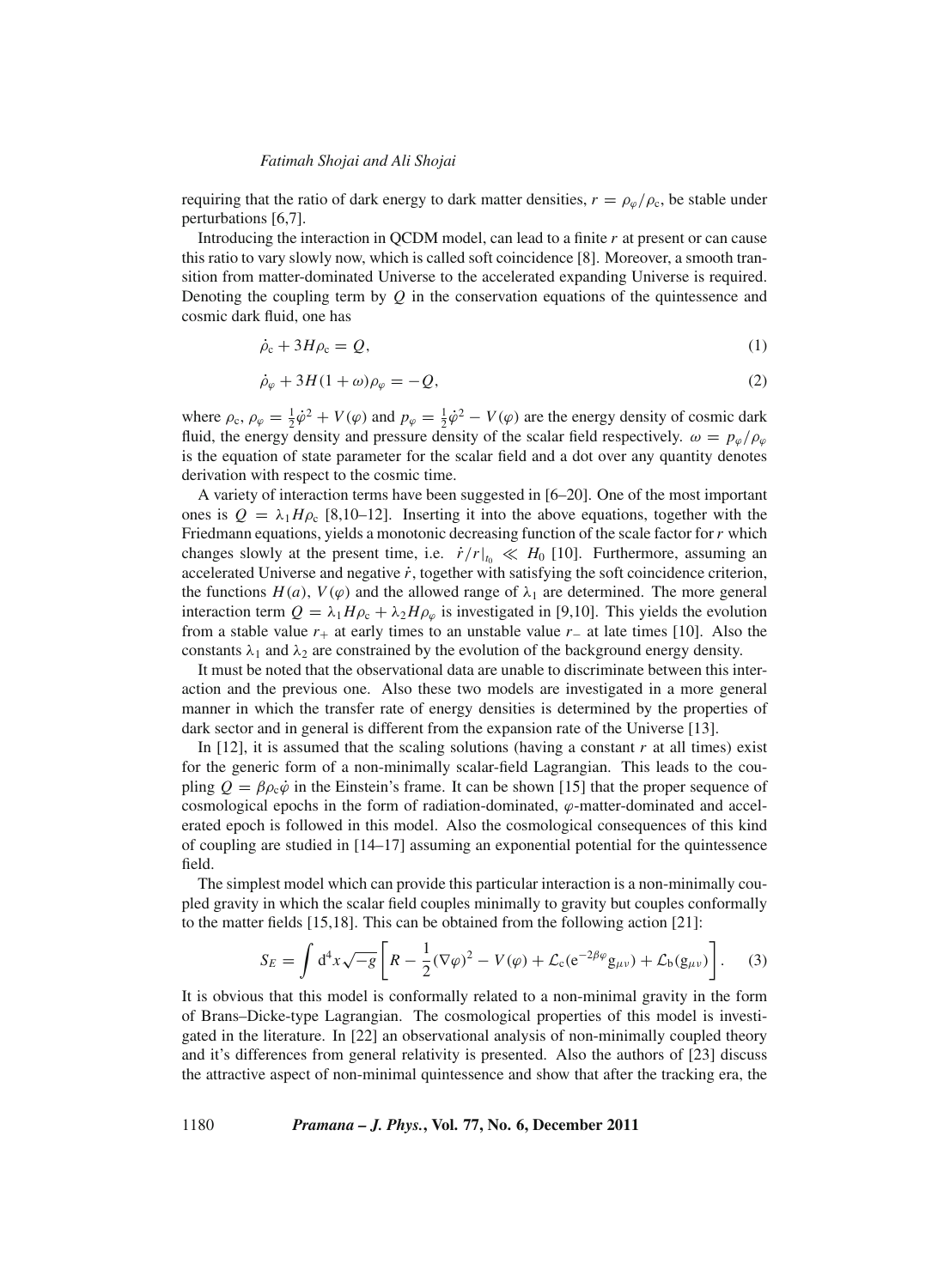#### *Non-minimal quintessence*

quintessence-dominated epoch is started. The particle production of this model in inflationary epoch is studied by Sahni and Habib [24]. Their analysis leads to a spatially flat Universe consisting of dark energy (in the form of quanta of the non-minimally coupled scalar field created during inflation) and dark matter. In this way it presents a new way of generating dark energy quantum mechanically [25].

For the latter coupling, a more general form of the potential and allowing  $\beta$  to be a function  $\beta(\varphi)$  can be found in [19].

In summary, the coupling of dark energy to dark matter shows that the dark energy can affect the expansion history of the Universe and the change of the growth rate of matter perturbations in the structure formation stage. Therefore, this makes tight bounds on the strength of coupling terms [20]. Also in [11], the different forms of coupling and their aspects have been investigated and compared with the observational data. The result indicates that the parameter space, which includes the arbitrary coupling constants and the equation of state parameter, is greatly limited.

This work rests on the latter coupling pointed above. Moreover we use new variables, proposed in [10], to simplify the analysis of the critical points of the non-minimal scalar field model.

The outline of this paper is as follows. In the next section we shall study the critical points of the autonomous system of equations associated with the non-minimally coupled quintessence model. Then in §3 we discuss the dependence of dark energy–dark matter ratio on the redshift. Finally in §4 we shall give some conclusions.

## **2. The model and its critical points**

Here we consider that the quintessence field decays into the pressureless CDM according to the latter kind of coupling term discussed in the introduction, i.e.  $Q = \beta \rho_c \dot{\varphi}$ . We also include baryons' density as an independent conserved component such that

$$
\dot{\rho}_b + 3H\rho_b = 0. \tag{4}
$$

The conservation equations  $(1)$ ,  $(2)$  and  $(4)$  can be obtained from the action  $(3)$ . It has to be noted that similar models are discussed in [15] (in which baryons plus CDM couples to dark energy component) and in [16] (neglecting baryons). Both these works assume an exponential potential for dark energy. Here we shall use a more direct way to investigate the model by assuming that the equation of state parameter,  $\omega$ , is constant and then absorb it in the governing equations via introducing new variables, and we have not considered any assumption about the special form of the potential.

Now, consider a spatially flat FRW Universe occupied by the above three components. The cosmological equations of motion are (we have chosen the unit in which  $8\pi G = c = 1$ 

$$
H^2 = \frac{1}{3}(\rho_\varphi + \rho_b + \rho_c) \tag{5}
$$

$$
\dot{H} = -\frac{1}{2} \left[ \rho_{\varphi} (1 + \omega) + \rho_{\rm b} + \rho_{\rm c} \right]. \tag{6}
$$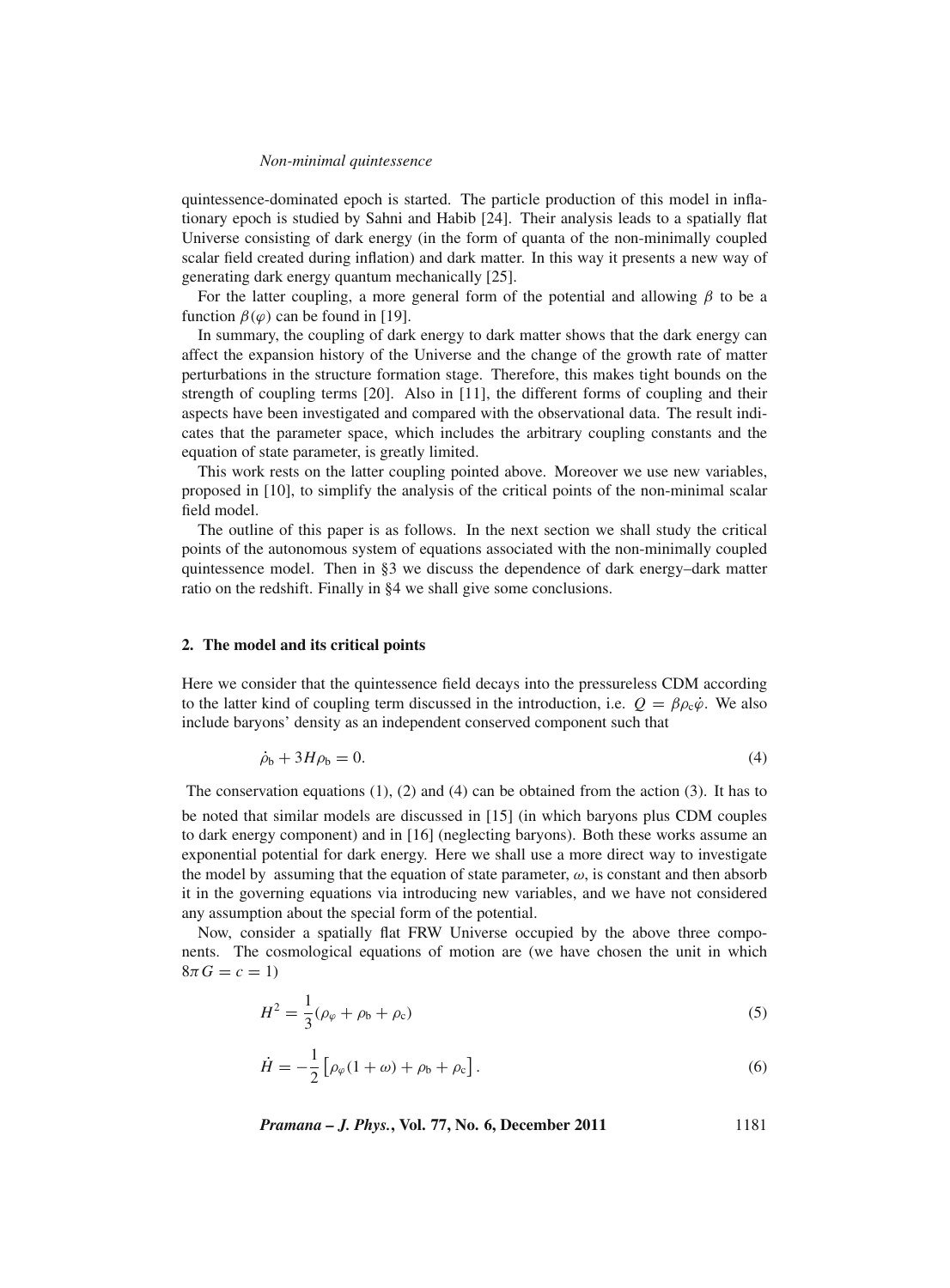Defining the dimensionless variables:

$$
x = \frac{\rho_{\varphi}}{3H^2}
$$
,  $y = \frac{\rho_c}{3H^2}$ ,  $u = \frac{Q}{3H^3}$  (7)

and following the same method as in [10], the conservation relations of dark sector, eqs (1) and (2) can be written as

$$
x' = 3x(1-x) - \tilde{u},\tag{8}
$$

$$
y' = -3xy + \tilde{u} \tag{9}
$$

in which  $\tilde{u} = -u/\omega$  and the prime denotes derivation with respect to  $N = -\omega \ln a$  (we assume the current value of the scale factor is one,  $a_0 = 1$ ). Using the relation  $\dot{\varphi}^2$  =  $(1 + \omega)\rho_{\varphi}$ , one obtains

$$
\tilde{u} = \pm \tilde{\beta} y \sqrt{3(1+\omega)x},\tag{10}
$$

where  $\tilde{\beta} = \beta/|\omega|$  and the positive (negative) sign indicates that  $\dot{\varphi}$  and  $\omega$  have the opposite (same) signs. Here we consider  $\hat{\beta}$  to be a positive constant. Inserting (10) in (8) and (9), the critical points of the above dynamical system together with their stability along the dynamical state of the Universe are analysed using eigenvalues method and the results are summarized in table 1.

The critical points are labelled by A, B and C and the type I (II) solution corresponds to the opposite (same) sign of  $\dot{\varphi}$  and  $\omega$ . For the first critical point, A, we get  $x = 0$ ,  $y = y_0$ which results in  $\tilde{u} = 0$  and thus there is neither scalar field nor interaction. This point represents the baryon-cold dark matter domination at early times, with no contribution from dark energy. For this point, the secular equation of the autonomous systems (8) and (9) is singular. A detailed study of the equations near this critical point shows that the system diverges exponentially from this critical point, and thus it is an unstable point.

For the second critical point, B, we get  $x = 1$ ,  $y = 0$  and again there is no interaction  $(\tilde{u} = 0)$ . This corresponds to the pure dark energy-dominated era which can be accelerating if  $\omega < -1/3$ . Therefore depending on the initial conditions, approaching this point, the final state of the Universe can be a pure dark energy-dominated one in this model.

Finally the third point, C, corresponds to the dark energy–cold dark matter-dominated Universe. It is only of type I, so that the signs of  $\omega$  and  $\dot{\varphi}$  are different. It can represent the late time Universe as the previous one. For the latter points, B and C, one of the eigenvalues is always negative. The second eigenvalue for B type II is negative, while for B types I and C an appropriate range for  $\beta$  can be chosen so that the eigenvalue becomes

**Table 1.** Critical points of the model and their properties.

| Point     | (x, y)                                                                                                                                                                                                                                       | Existence              | Stable?                                                                                                   | Acceleration? $\Omega_{\rm h}$ |          |  |
|-----------|----------------------------------------------------------------------------------------------------------------------------------------------------------------------------------------------------------------------------------------------|------------------------|-----------------------------------------------------------------------------------------------------------|--------------------------------|----------|--|
| A         | $(0, y_0)$                                                                                                                                                                                                                                   | All $\omega$ , $\beta$ | No.                                                                                                       | No.                            | $\neq 0$ |  |
| B Type I  | (1,0)                                                                                                                                                                                                                                        |                        | All $\omega, \beta \quad \beta < \sqrt{\frac{3}{1+\omega}}  \omega  \quad \omega < -\frac{1}{3} \qquad 0$ |                                |          |  |
| B Type II | (1,0)                                                                                                                                                                                                                                        |                        | All $\omega, \beta$ All $\beta$ $\omega < -\frac{1}{3}$ 0                                                 |                                |          |  |
|           | C Type I $(\frac{(1+\omega)\tilde{\beta}^2}{3}, 1 - \frac{(1+\omega)\tilde{\beta}^2}{3})$ All $\omega, \beta \quad \beta > \sqrt{\frac{3}{1+\omega}}  \omega   \omega  < \frac{\beta^2}{1+\beta^2}$ 0 $-3H^3\omega\tilde{\beta}^2(1+\omega)$ |                        |                                                                                                           |                                |          |  |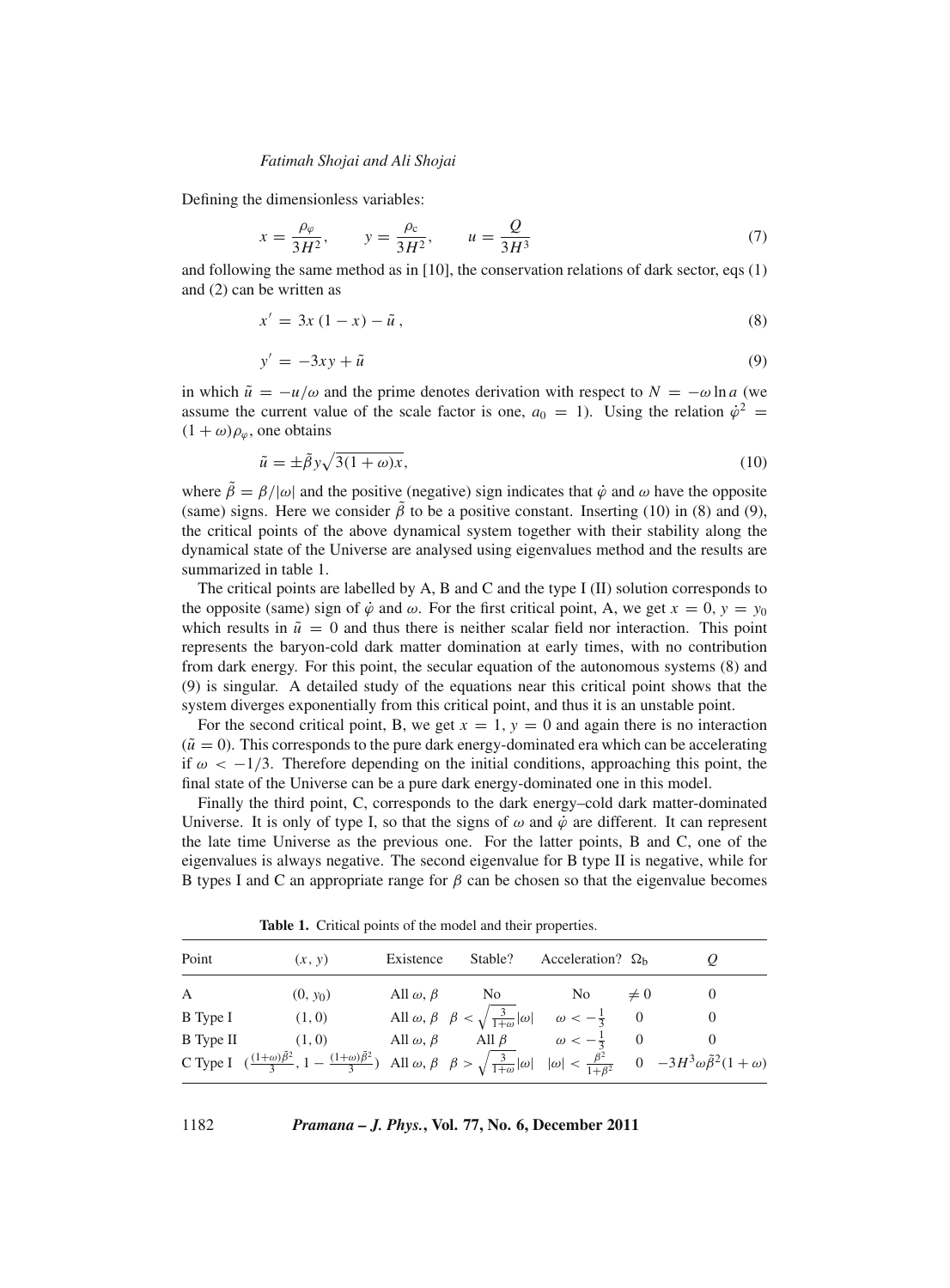#### *Non-minimal quintessence*

negative. Therefore, B type II is stable, while B types I and C are stable or saddle depending upon the value of the coupling constant,  $β$ . On the other hand, the critical points should be such that  $0 \le x \le 1$  and  $0 \le y \le 1$  which for point C is satisfied provided that  $\beta < \sqrt{3/(1 + \omega)} |\omega|$ . Therefore, point C is a saddle point. We see that there are only two critical points that admit accelerated solutions, B and C. These are in agreement with the solutions *a* and  $b_M$  of Amendola in [15]. The point C is the only accelerated solution in which the ratio of matter and dark energy densities is constant and therefore is a scaling solution. The existence of this critical point can provide the same order of energy densities for both interacting components independently of the initial conditions. This point is also in agreement with the solution *D* of Bohemer *et al* in [16] (see table I of [16]). Restricting ourselves to the positive value of *Q*, which means  $\dot{\varphi} > 0$ , corresponds to the transfer of energy from quintessence to the dark matter, and this is compatible with the second law of thermodynamics [26]. In this case, allowing the observed acceleration expansion of the Universe, we have to select the type I solution from any critical point.

### **3. Dark energy–dark matter ratio**

In what follows, we shall discuss the evolution of the ratio of dark energy to dark matter densities,  $r$ . To do this, from eqs  $(8)$  and  $(9)$ , we obtain  $[10]$ 

$$
\frac{r'}{r} = 3 - \frac{(r+1)}{ry}\tilde{u}.\tag{11}
$$

With the interaction term given by (10), eq. (11) becomes

$$
\frac{r'}{r} = 3 \mp \tilde{\alpha}\sqrt{x} \left(1 + \frac{1}{r}\right),\tag{12}
$$

where  $\tilde{\alpha} = \tilde{\beta}\sqrt{3(1+\omega)}$ . To solve this equation, one needs the present value of *r* as the initial condition. However, as the authors of [27] point out, it depends on the present value of Hubble parameter and on the other hand there are no model-independent observational data for  $r(H)$  and  $r(z)$ . Thus, these authors propose to determine the dependence of the Hubble parameter in terms of redshift, *z*, to compare with observational data which are model-independent [27]. To do this, using relation (6), eq. (12) becomes

$$
\frac{\mathrm{d}r}{\mathrm{d}H} = \frac{2\omega(3r \mp \tilde{\alpha}\sqrt{x}(r+1))}{3H(1+\omega x)}.\tag{13}
$$

Now combining eq. (12) with the expression  $H = -dz/[(1 + z)dt]$ , yields

$$
\frac{dr}{dz} = \frac{\omega(3r \mp \tilde{\alpha}\sqrt{x}(r+1))}{(1+z)}.
$$
\n(14)

Dividing eq. (14) by (13), gives

$$
\frac{dH}{dz} = \frac{3H(1+\omega x)}{2(1+z)}.\tag{15}
$$

This relation shows that  $H(z)$  depends on the interaction term,  $Q$ , through the dark energy density in this model (see relation (8)).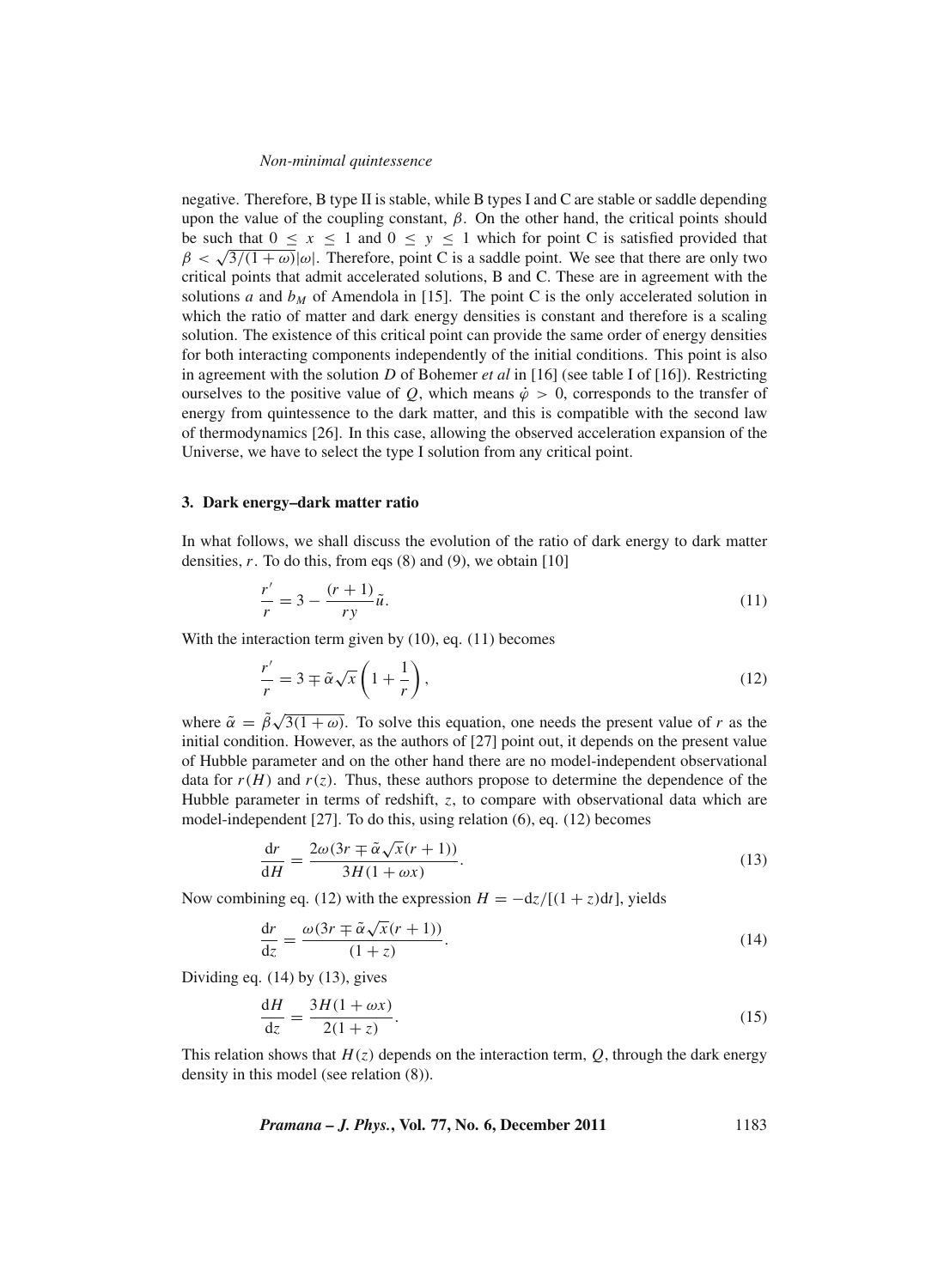Although we do not have an exact solution of eqs (14) and (15) in general, the behaviour of *r* can be studied for extreme limits of the early and the late times. We shall show that if  $ω$  and  $β$  are chosen appropriately, we have solutions that predict the correct behaviour of dark energy–dark matter ratio.

At early times (matter-dominated era), for which  $x \to 0$ , eq. (15) solves to  $H \sim (1 +$  $(z)^{3/2}$ , and eq. (14) reads as

$$
\frac{\mathrm{d}r}{\mathrm{d}z} = \frac{3\omega r}{1+z} \tag{16}
$$

with the solution  $r \sim (1+z)^{3\omega}$ .

On the other hand, at late time, the baryonic matter density can be ignored and thus  $x + y \rightarrow 1$ . Then eq. (14) reads as

$$
\frac{dr}{dz} = \frac{3\omega r}{1+z} \mp \frac{\tilde{\alpha}\omega}{1+z} \sqrt{r(1+r)}\tag{17}
$$

which has the following exact solution:

$$
1 + z = \left(\frac{F_1(r)F_2(r)}{F_1(r_0)F_2(r_0)}\right)^{-1/(-9+\tilde{\alpha}^2)\omega},
$$
\n(18)

where

$$
F_1(r) = (1 + 2r + 2\sqrt{r(1+r)})^{\pm \tilde{\alpha}}
$$
\n(19)

and

$$
F_2(r) = (\tilde{\alpha}(-6\sqrt{r(1+r)} + \tilde{\alpha}) + r(9+\tilde{\alpha}^2))^3
$$
\n(20)

and  $r_0$  is the current value of  $r$ .

Now we shall set some assumptions on the asymptotic value and slope of dark energy– dark matter ratio. The late time value  $r_{\infty} = R$  should be such that

$$
R > r_0,\tag{21}
$$

where  $r_0$  is the present value of  $r$ . Moreover, to have a nearly constant dark energy-dark matter ratio at late times, we have the following restriction:

$$
\left. \frac{\mathrm{d}r}{\mathrm{d}z} \right|_{r=R,z=Z} \ll 1,\tag{22}
$$

where  $Z$  tends to  $-1$ .

Using eq. (17), the conditions (21) and (22) lead to

$$
\tilde{\alpha} < 3\sqrt{\frac{R}{1+R}}\tag{23}
$$

and

$$
\omega \ll \frac{1+Z}{3R - \tilde{\alpha}\sqrt{R(1+R)}}.\tag{24}
$$

The evolution of dark energy–dark matter ratio with respect to the redshift is shown in figures 1 and 2. In figure 1 graphs for different values of  $\beta$  and a fixed  $\omega$  are drawn while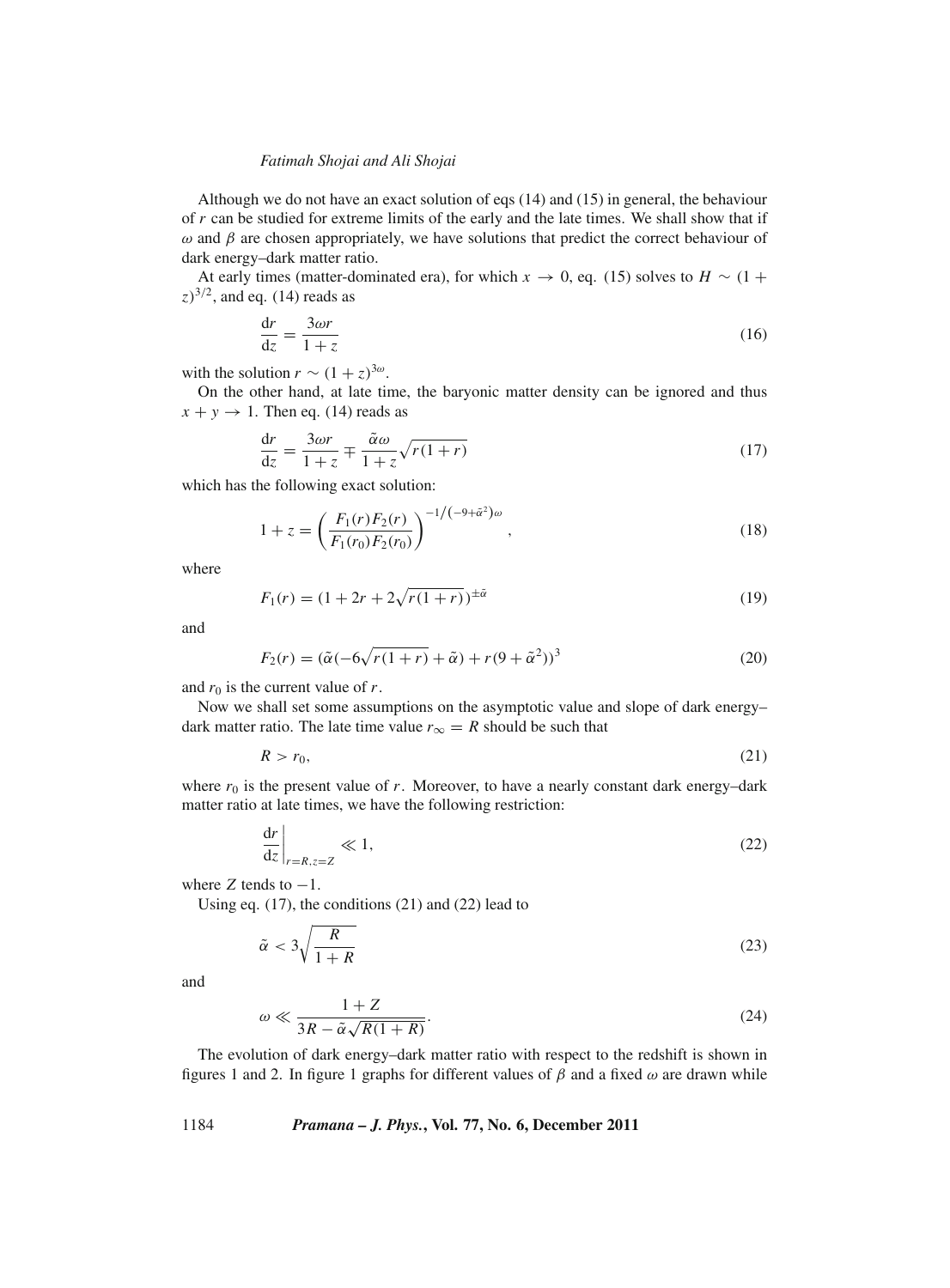*Non-minimal quintessence*



**Figure 1.** Dark energy–dark matter ratio as a function of redshift.  $\omega$  is chosen to be  $-0.5$  and  $\beta = 1.14$ , 1.19 and 1.16 for dashed, dotted and thick lines respectively. *r* at present time is chosen to be 7/2.5.

in figure 2 graphs for different values of  $\omega$  and a fixed  $\beta$  are considered. We see that this model leads to a constant unstable *r* at late times and to a lower constant stable *r* for early times. This behaviour is similar to what is obtained in [10,27] for two broad classes of interacting models of dark energy.

In figures 3 and 4 we have plotted the phase space diagrams of type I model (eqs (8)– (10)). Figure 5 is the corresponding plot for type II model.

In figure 3 the stability condition of BI point is satisfied and thus the point CI is a saddle point as it is expected from table 1. Changing the value of  $\hat{\beta}$  such that the stability condition of BI point is not satisfied leads to figure 4 and one can see that the critical point CI is out of the acceptable range of *x* and *y*.

Finally as can be seen in figure 5, for a type II solution, the point BII is an attractor point.



**Figure 2.** Dark energy–dark matter ratio as a function of redshift.  $\beta$  is chosen to be 1.16 and  $\omega = -0.49, -0.51$  and  $-0.5$  for dashed, dotted and thick lines respectively. *r* at present time is chosen to be  $7/2.5$ .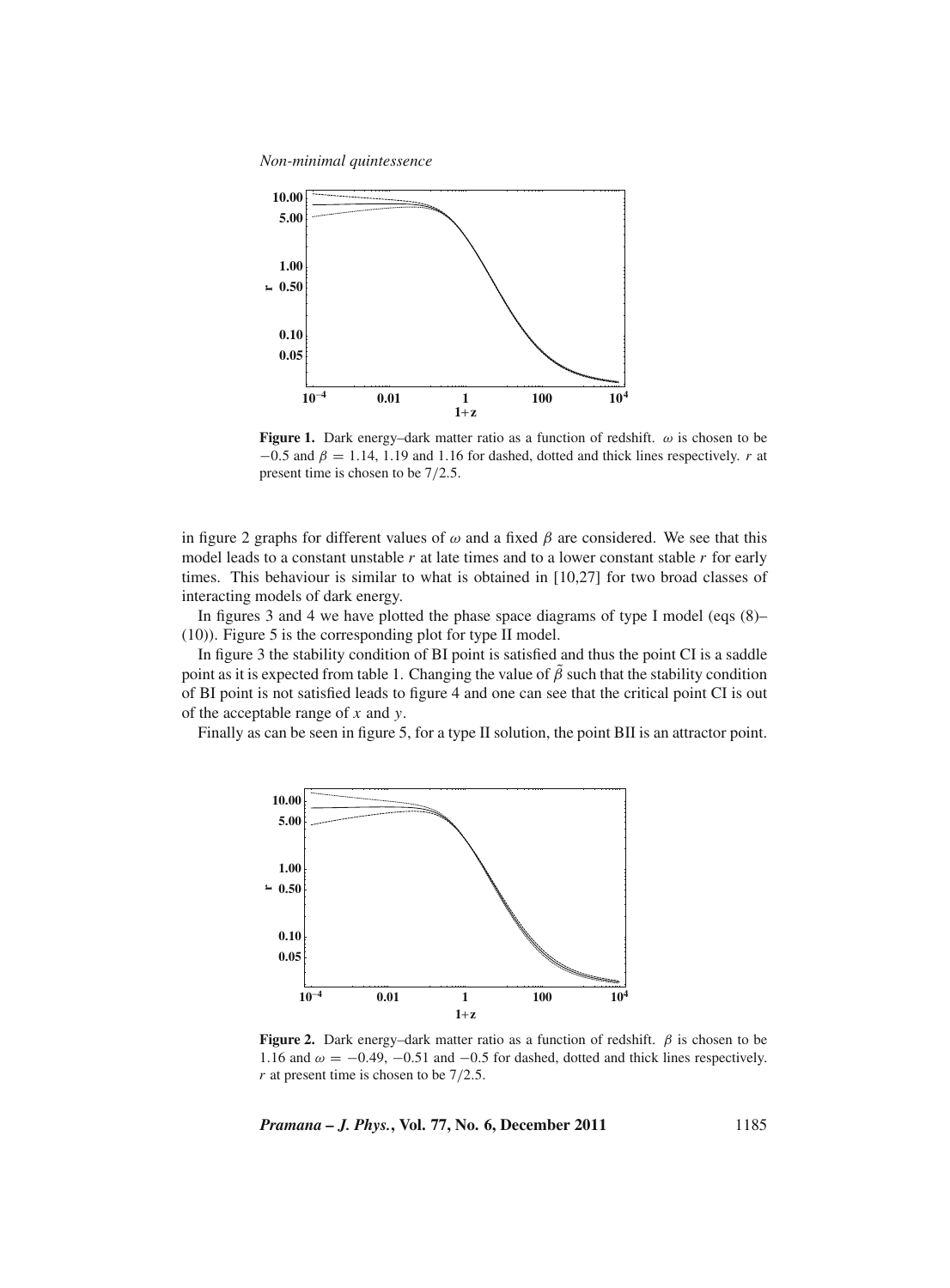*Fatimah Shojai and Ali Shojai*



**Figure 3.** Phase diagram of the type I system for  $\omega = -0.5$  and  $\tilde{\beta} = 2$ . BI and CI denote points B and C of type I.



**Figure 4.** Phase diagram of the type I system for  $\omega = -0.5$  and  $\tilde{\beta} = 2.7$ . BI denotes point B of type I. The point CI is now out of acceptable range of *x* and *y*.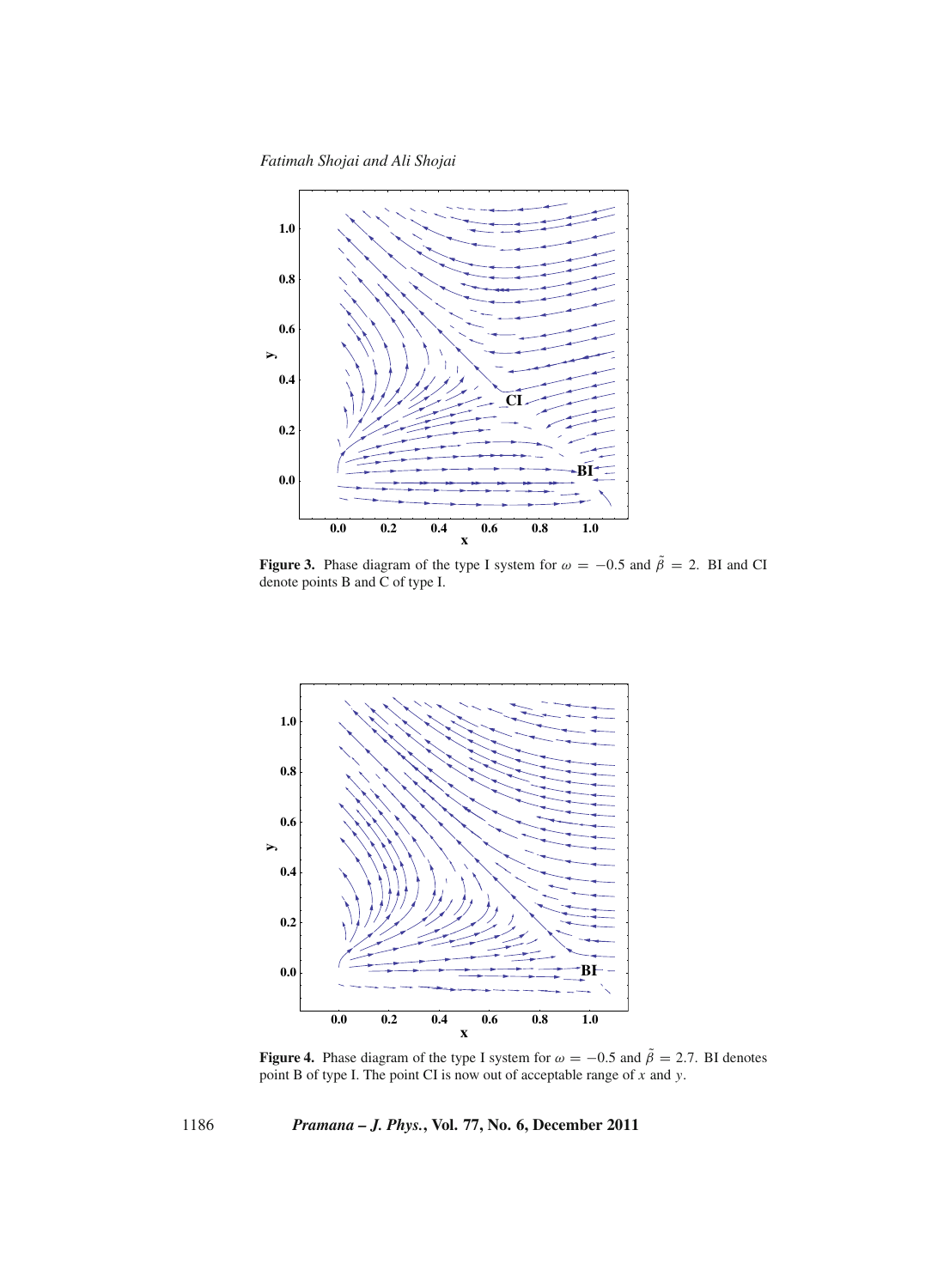*Non-minimal quintessence*



**Figure 5.** Phase diagram of the type II system for  $\omega = -0.5$  and  $\tilde{\beta} = 2$ . BII denotes point B of type II.

A question that arises here is which kind of potential leads to the derived solution. To reconstruct the potential, one can use the relations  $V = (1 - \omega)\rho_{\varphi}/2$ ,  $\dot{\varphi} = \sqrt{(1 + \omega)\rho_{\varphi}}$ and eq. (2) to obtain

$$
\frac{dV}{d\varphi} = -\frac{1-\omega}{2}(3H\sqrt{(1+\omega)\rho_{\varphi}} + \beta\rho_{c})
$$
\n(25)

 $\rho_{\varphi}$  in the above equation can be substituted by integration eq. (1) leading to[14]

$$
\rho_{\rm c} = \rho_{\rm c0} \left(\frac{a}{a_0}\right)^3 \exp(\beta(\varphi - \varphi_0)), \qquad (26)
$$

where the subscript 0 denotes the current values of quantities.

At late times,  $z \sim -1$ ,  $\rho_{\varphi}/\rho_c \sim R$  and using eqs (1) and (2) we get

$$
\rho_{\rm c} = \rho_{\rm c0} \left(\frac{a_0}{a}\right)^{3\left(1 + \frac{\omega R}{1 + R}\right)}.\tag{27}
$$

Inserting eq.  $(27)$  in eq.  $(5)$  leads to

$$
H^{2} = \frac{1+R}{3}\rho_{c0} \exp\left(\beta \left(1 + \frac{1+R}{\omega R}\right)(\varphi - \varphi_{0})\right)
$$
 (28)

and thus eq. (25) can be integrated to

$$
V \sim \exp\left(\beta \left(1 + \frac{1+R}{\omega R}\right)(\varphi - \varphi_0)\right). \tag{29}
$$

For early times,  $\rho_{\varphi}$  is small and thus  $\dot{\varphi} \sim 0$  and  $\varphi \sim \varphi_0$  and therefore the above potential can be expanded up to first order. Using this approximate potential one can check that the Friedmann equations and the equations governing densities are satisfied.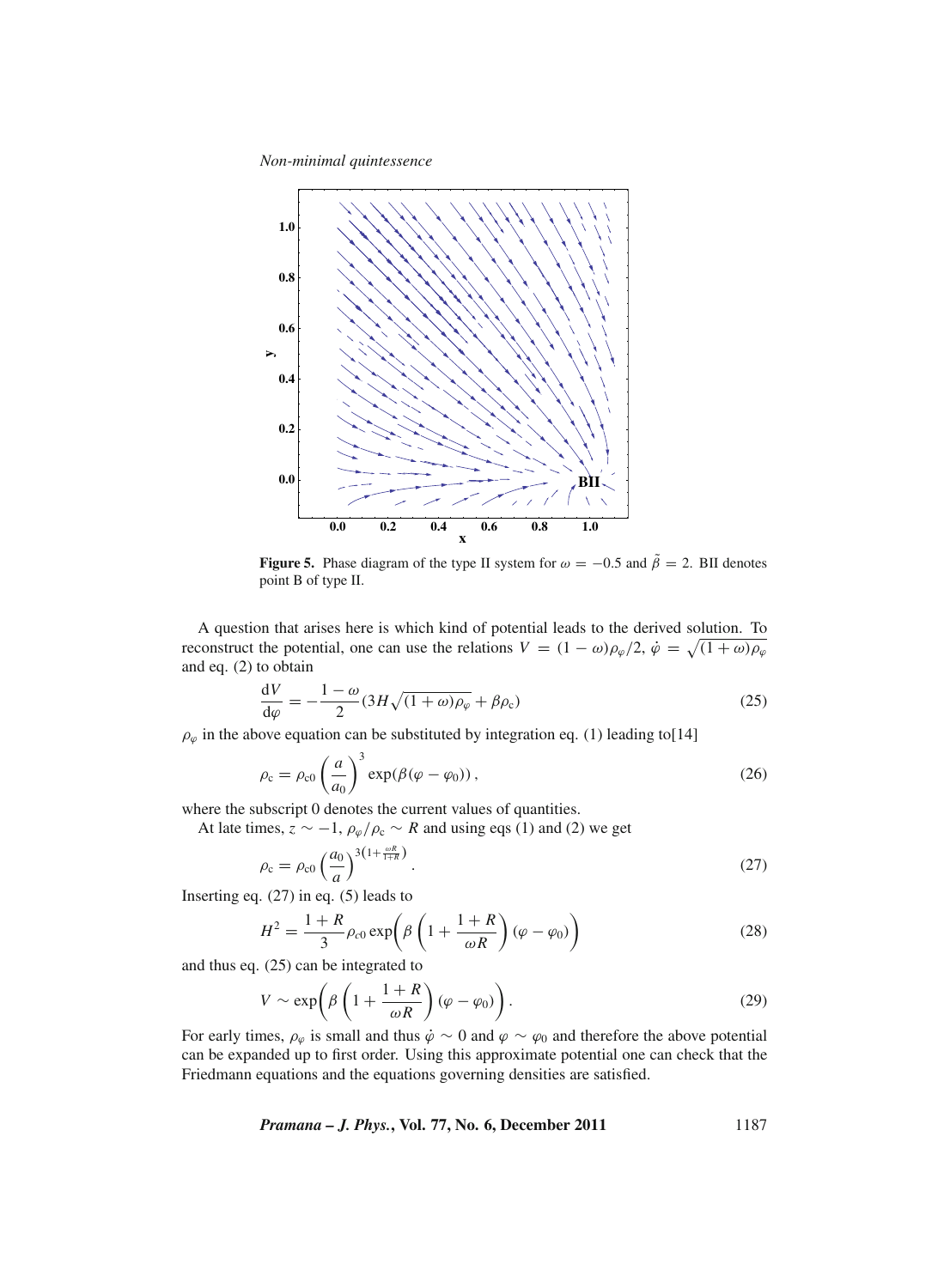## **4. Conclusion**

In this paper we have investigated non-minimal quintessence model of dark energy. Following [10], we have defined a new variable,  $N = -\omega \ln a$ , which reduces the parameter space into a two-dimensional space. Our results are in agreement with those of [15,16]. We found some range of the interaction parameter  $\beta$  given by the stability criteria of the critical points, and we presented an exact solution of dark energy–dark matter ratio for the early and late times.

According to the early time behaviour ( $r \sim (1+z)^{3\omega}$ ) the model behaves like  $\Lambda$ CDM model. On the other hand, it can provide a finite dark energy–dark matter ratio at late times and thus it can alleviate the coincidence problem. In fact it is shown here that if the strength of the interaction  $(\beta)$  is appropriately chosen, this interacting model can predict the expected behaviour for the dark energy–dark matter ratio with a constant  $\omega$ .

#### **Acknowledgements**

This work is partly supported by a grant from the University of Tehran and partly by a grant from the Center of Excellence of Department of Physics on the structure of matter.

## **References**

- [1] A G Riess *et al*, *Astron. J.* **116**, 1009 (1998) S Perlmutter *et al*, *Astrophys. J.* **517**, 565 (1999)
- [2] E J Copeland, M Sami and S Tsujikawa, *Int. J. Mod. Phys.* **D15**, 1753 (2006) P J E Peebles and B Ratra, *Re*v*. Mod. Phys.* **75**, 559 (2003)
- [3] T Padmanabhan, *Phys. Rep.* **380**, 235 (2003) S M Carroll, W H Press and E L Turner, *Annu. Re*v*. Astron. Astrophys.* **30**, 499 (1992) S M Carroll, *Li*v*. Re*v*. Rel.* **4**, 1 (2001)
- [4] B Ratra and P J E Peebles, *Phys. Re*v*.* **D37**, 3406 (1988) P J E Peebles and B Ratra, *Astrophys. J. Lett.* **325**, L17 (1988) R R Caldwell, R Dave and P J Steinhardt, *Phys. Re*v*. Lett.* **80**, 1582 (1998)
- [5] S Weinberg, *Cosmology* (Oxford University Press, New York, 2008) Sec. 1.12 S M Carroll, *AIP Conf. Proc.* **743**, 16 (2005) U Franca and R Rosenfeld, *J. High Energy Phys.* **10**, 015 (2002)
- [6] D Toccin-Valentini and L Amendola, *Phys. Re*v*.* **D65**, 063508 (2002) W Zimdahl and D Pavon, *Gen. Relati*v*. Gra*v*it.* **35**, 413 (2003)
- [7] L P Chimento, A S Jakubi, D Pavon and W Zimdahl, *Phys. Re*v*.* **D67**, 083513 (2003) W Zimdahl, D Pavon and L P Chimento, *Phys. Lett.* **B521**, 133 (2001)
- [8] S D Campo, R Herrera, G Olivares and D Pavon, *Phys. Re*v*.* **D74**, 023501 (2006)
- [9] G Olivares, F Atrio-Barandela and D Pavon, *Phys. Re*v*.* **D71**, 063523 (2005) J D Barrow and T Clifton, *Phys. Re*v*.* **D73**, 103520 (2006) B Gumjudpai, T Naskar, M Sami and S Tsujikawa, *Phys. Re*v*.* **D73**, 103520 (2006)
- [10] G Caldera-Cabral, R Maartens and L A Ureña-López, *Phys. Re*v*.* **D79**, 063518 (2009)
- [11] M Quartin, M O Calvao, S E Joras, R R R Reis and I Waga, *J. Cosmol. Astropart. Phys.* **05**, 007 (2008)
- [12] L Amendola, M Quartin, S Tsujikawa and I Waga, *Phys. Re*v*.* **D74**, 023525 (2006)